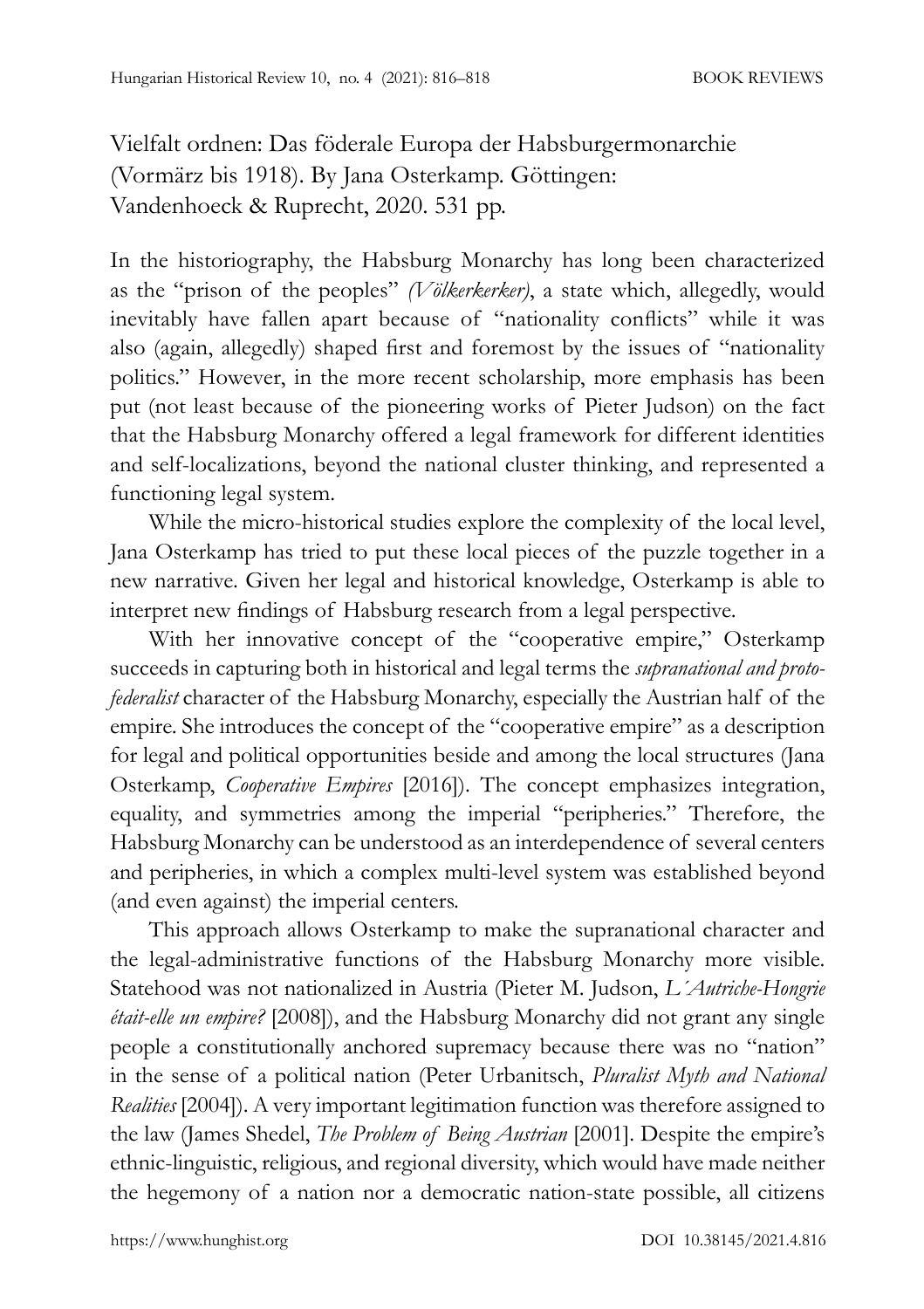enjoyed the same rights in the Austrian part of the Monarchy, regardless of their ethnic or religious affiliation or their professed native tongue.

In her new book, Osterkamp applies the results of federalism studies to the Habsburg Monarchy. She comes to the conclusion that proto-federalist elements can be recognized in the complex structure of Austria-Hungary, which, on the one hand, could not yet clearly come into play at the time (because of crown land interests, nationalisms, and the idea of an Austrian confederation), but which, on the other hand, anticipated a post-nation-state age of the "political." Osterkamp perceives federalism as a pre- and post-modern idea (p.2 et sq.). In the age of emerging nationalisms and nation-states of the late nineteenth century, this federalist-supranational idea might seem outdated, but especially for the Habsburg Monarchy, the existing structures (such as the crown lands) gave new impulses and meanings while at the same time opening up discourses for new constitutional ideas.

With the concept of federalism, Osterkamp can overcome a state-focused perspective in both historical and legal debates: "Multi-level systems of rule do not have to be sovereign state in their entirety if one wants to examine them as federal systems" (p.10). In this sense, Osterkamp understands federalism as a *"vertical division of the state power by different decision-making levels within a long-term existing political order"* (p.215, emphasis in original).

The lack of a unified nation does not turn out to be backwardness or a reason for decay, but rather enabled new paths and ideas for an empire that had to legitimize itself beyond the "national": "The state doctrine of the Habsburg Monarchy could not rely on the central idea of the nation. The place of the nation-state was taken by an enlightened 'overall state idea' [Gesamtstaatsideee] oriented towards the effectiveness and welfare of the population, on which Austrian political science had been working since the 18th century" (p.47). The social pluri-culturalism and the imperial-supranational structure corresponded to a formalistic-legalistic understanding of law, which—instead of relying on metajuristic-fictional and emotionally charged categories, such as "nation" or "state" —brought the dynamic processuality and the positivistic formality of the legal system to the fore (Urbanitsch [2004]). The lack of a unified "nation" and even the lack of such a state idea favored a model in which law and administration (as form and function) stood at the very center of state activities. This explains the strongly legalistic tradition of Austrian legal thought, which continued to have an effect after 1918 (and in fact until today) (Ewald Wiederin, *Denken vom Recht her* [2007]).